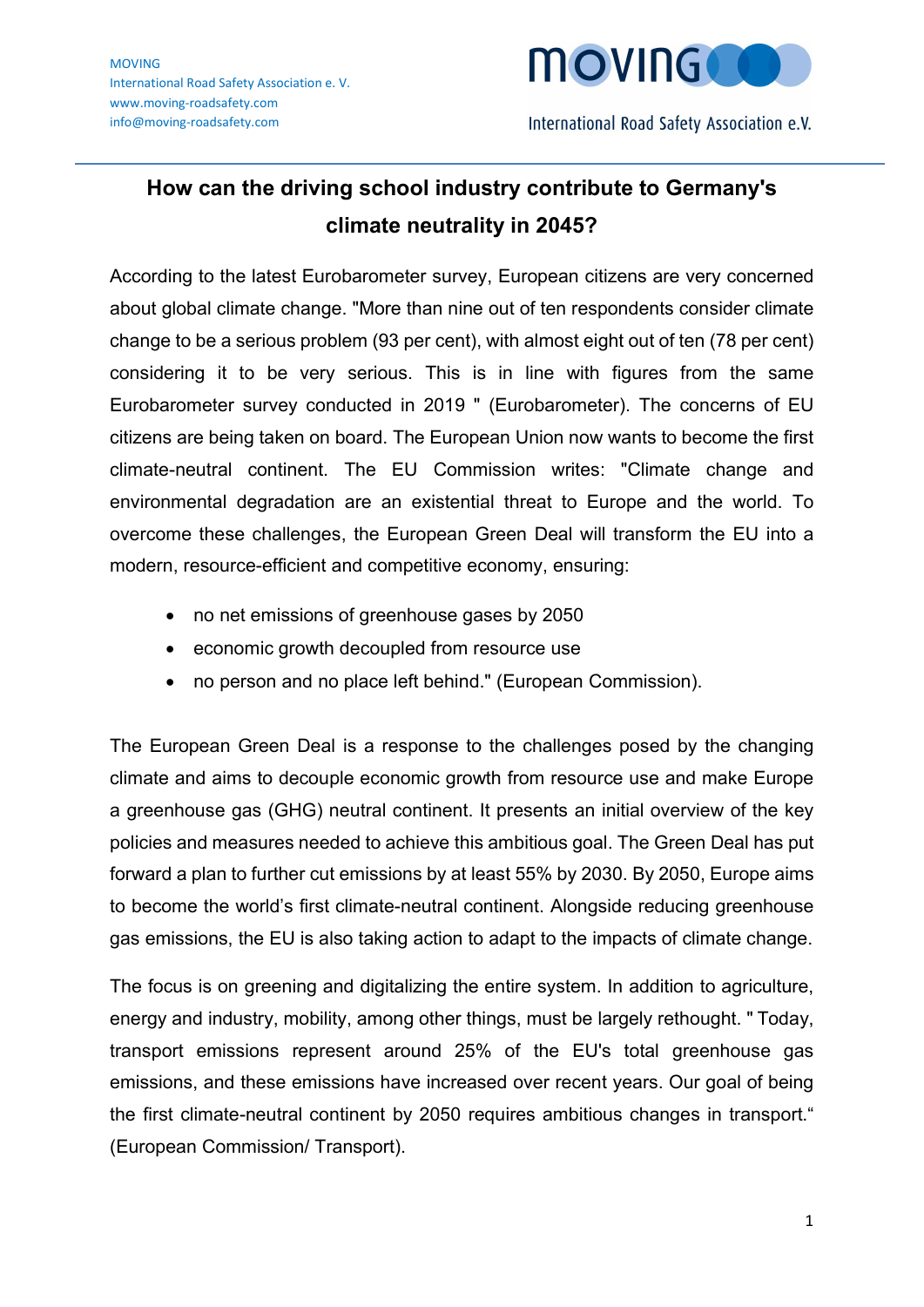

## What does it mean for Germany?

The issue of climate protection is also particularly important to German citizens. A Forsa survey conducted at the end of 2020 concluded that the topic of environmental and climate protection plays an important role for 65 percent of Germans, despite Corona. "Respondents see a need for action above all in energy, agriculture and transport." (BMU). Recently, the German government announced that Germany should become greenhouse gas neutral by 2045. These ambitious climate protection goals can only be achieved with climate-friendly mobility. In Germany, transport-related emissions cause about 20% of the total greenhouse gases (GHG). The figure below shows the reduction of GHG emissions by sector over the years. As can be seen in the following figure, the current rate of reduction is unfortunately not sufficient to make Germany climate neutral in 2045.



Figure 1: Publication - Climate Neutral Germany 2045

In the transport sector, the federal government has so far concentrated on making electromobility more attractive through, among other things, environmental bonuses,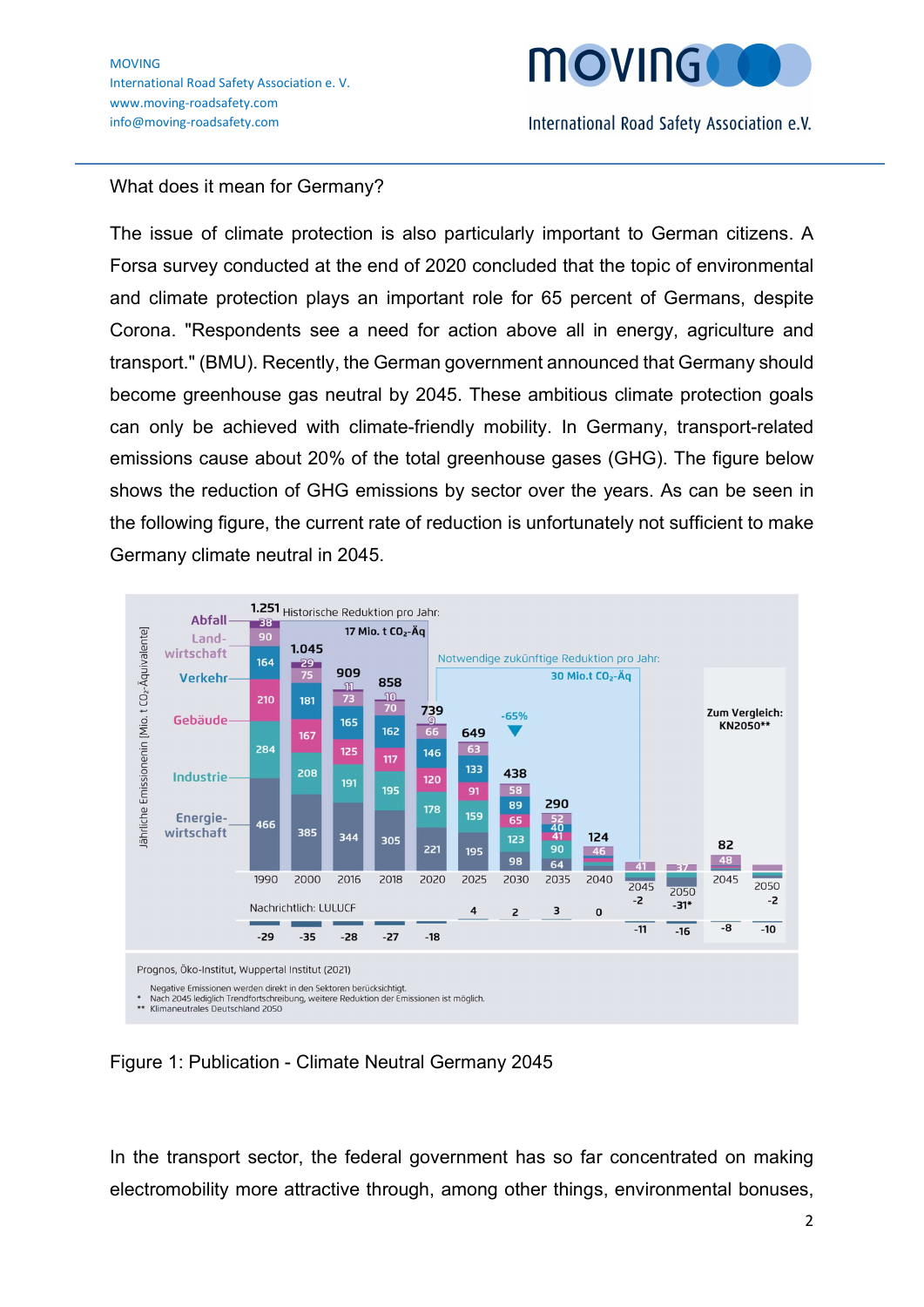

advancing the charging station infrastructure, accelerating the expansion of cycle paths, railways and local public transport, and modernizing inland navigation.

With our proposals, we would like to largely support the federal government in the project "Climate Neutral Germany by 2045". In doing so, we focus on human behavior and we show how every individual can contribute to reducing greenhouse gases on the roads. Both private motorized transport and commercial transport can contribute to reducing transport emissions to 0 by 2045. In order to be able to reach all these road users, the driving school industry with its driving schools and training centers offers the first point of contact for the masses. Driving schools are institutions that can offer more than just explaining road signs and teaching how to drive.

Within the framework of classic car and motorbike training, young novice drivers can be reached and sensitized. In addition, driving schools could intensively familiarize or comprehensively train the numerous professional drivers in the truck and bus sector ("Amazon delivery drivers", "DHL drivers" or bus drivers) with the topic of sustainability.

In the following, MOVING presents its proposals for reducing CO2 emissions and supporting the Green Deal goals:

- **Electromobility**
- Eco-drive
- Use of simulators
- Further training/ lifelong learning

Electromobility is one of the ways to be able to reduce emissions in the transport sector, among others. Driving schools, which are an important component of road safety, can make a major contribution to the realization of Vision Zero and climate protection. The drivers of tomorrow will be sensitized to topics such as sustainability, environmental awareness and climate protection through their first contact with electric mobility in driving schools. In addition, it is expected that this will increase the acceptance of unconventional forms of propulsion in society as a whole. In addition to purchase premiums, tax benefits or driving bans, driving schools can contribute to achieving the federal government's goal of between seven and ten million registered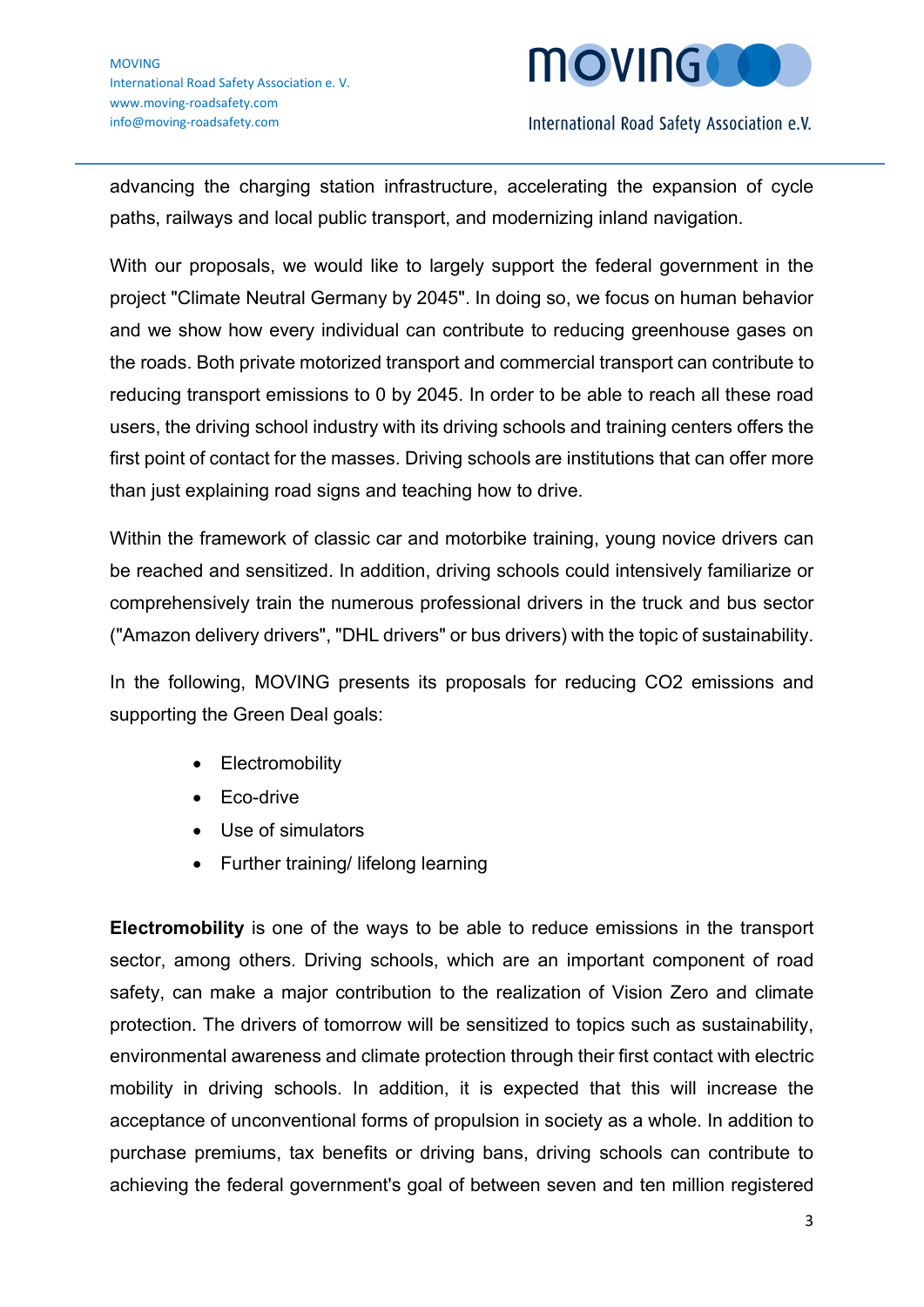

electric vehicles in Germany by 2030. For this, the driving schools need corresponding support and assurance from the legislator. However, the incentive to purchase electric vehicles poses an additional problem, especially for novice drivers. The current share of electric vehicles in Germany is 0,64%. The usually low financial reserves of younger learner drivers make it almost impossible for them to get involved in the new form of mobility (alternative drives) directly after their driving training. This means that in most cases (62%) hardly more than 2.500  $\epsilon$  is invested in the first car of one's own (Online-Survey - 10/2020, made by YouGov). Inevitably, the old, used combustion engines benefit by keeping their useful life and poor climate balance alive. A targeted subsidy/premium would be necessary to support new driving license holders in integrating more climate-neutral mobility on Germany's roads.

Eco-drive, or fuel-saving driving, is very suitable for the implementation of climate protection programs and is already practiced in several European countries. In Germany, there are only a few initiatives with this approach. We need driving schools in order to be able to offer Eco Drive courses throughout the country, both for novice drivers and for older license holders. Eco-Drive means combining technical innovations and individual driving behavior to achieve a fuel-saving driving style. Various sensors and assistance systems, such as the start/stop function, help the driver to assess his or her own driving behavior depending on the situation and to adjust it in favor of a more ecological, fuel-saving driving style. This reduces the emission of greenhouse gases and can help considerably to reduce CO2 and other pollutants in traffic as a whole. According to the Austrian organization "klimaaktiv", fuel consumption can be reduced by up to 25% through the driving behavior learned in Eco-Drive training courses. In addition, there are a number of other positive effects, such as lower costs, less noise and cleaner air.

According with the IRU -International Road Union- "Efficient driving behavior will reduce C02 emissions by up to 300 million tons annually". Eco-driver could be one of the simplest and most cost-effective measures to reduce fuel consumption and thus CO2 emissions. Actions to achieve eco-driver and related skills monitoring should be incentivized and made a legal requirement for professional and normal drivers.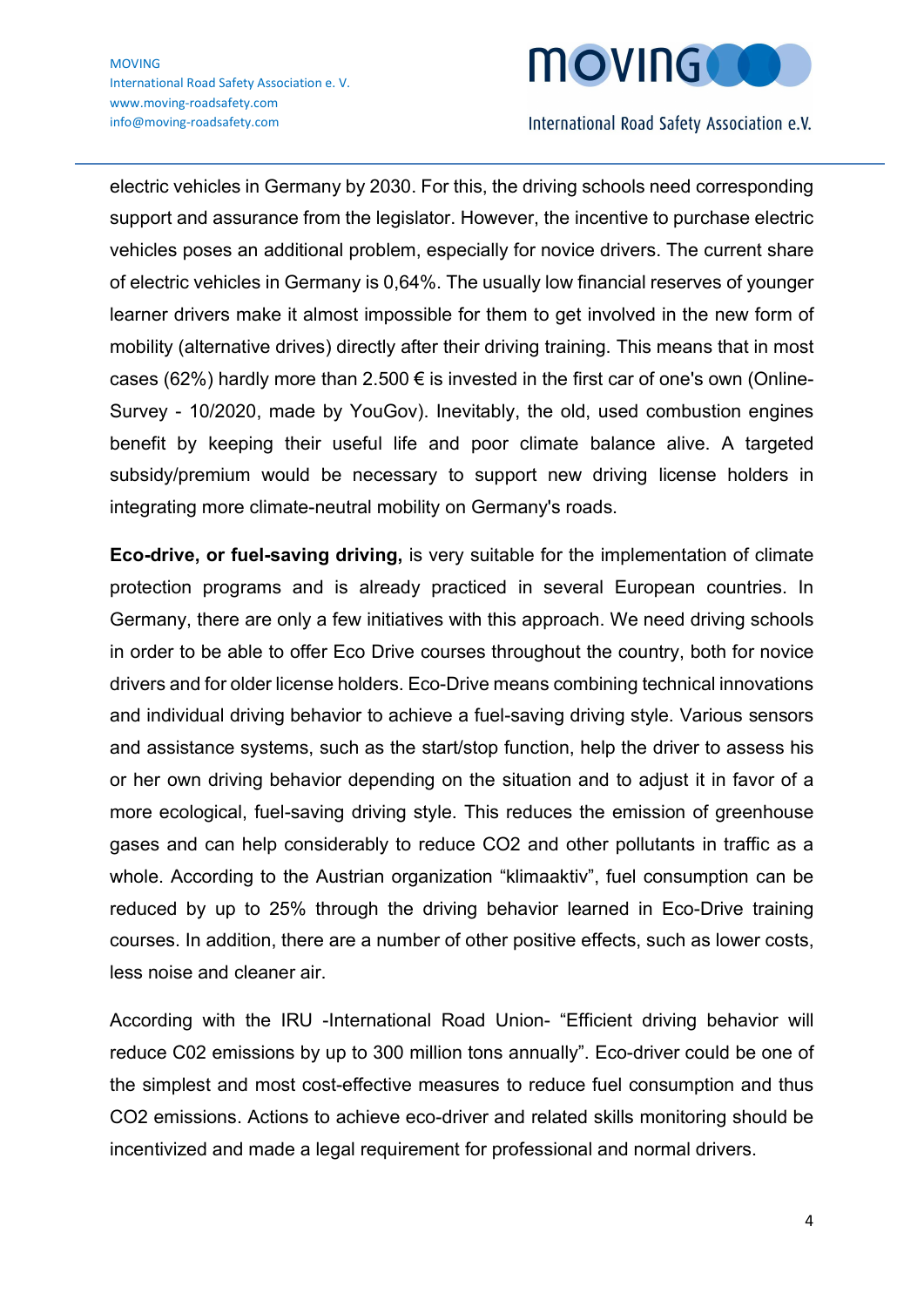

The use of driving simulators in driving license and professional driver training and further education is another important point that MOVING would like to initiate. In 2016, the Institute for Automotive Economics at the University of Applied Sciences in Geislingen scientifically examined the use of driving simulators in driving schools. It was proven that the use of simulators leads to a positive effect on driving school marketing, more contribution margin per pupil in training and an increase in capacity with the same personnel costs. This is a cost advantage that can benefit the learner drivers. But especially the eco-balance of the simulators is extremely positive. If one takes as a basis the 415,000 Class B simulator hours already driven voluntarily in addition to regular lessons in 2018, the result is a saving of around 276,666 real driving hours. An average practice drive of 25km results in CO<sup>2</sup> emissions of 2675gr (cf. Volkswagen.at). A common simulator consumes 187gr CO² per simulator hour (in a standard energy mix) (cf. Energieargentur.nrw). The simulator hour thus produces 14 times less CO² than a comparable driving lesson in a driving school car. In Germany alone, more than 688 tons of CO² were saved in 2018. The savings for replaced truck or bus driving hours would also be many times higher. MOVING assumes that allowing a defined number of simulator hours in initial and further driver training as equal to practical driving hours would lead to a higher demand for simulator hours, ergo a reduction in CO² emissions.

Our recommendations on fuel-saving driving can be found in the final report "Professional support for the implementation of the "Action Program Climate Protection 2020" - Measures "Fuel-efficient driving" and "Mobility of the Federal Administration" of the Federal Environment Agency, see below.

"In addition, the use of modern simulators in conjunction with a close interlocking of theoretical and practical training enables optimized and efficient training of learner drivers. Simulators enable learner drivers to repeat standard driving situations to consolidate the fuel-efficient driving they have learned. The simulator can thus make an important contribution to learning and consolidating a fuel-efficient driving style and can also replace real driving lessons to a limited extent. According to a study commissioned by MOVING, the number of substitutable hours is around 4 hours per learner driver in driving school training." (UBA/Final Report).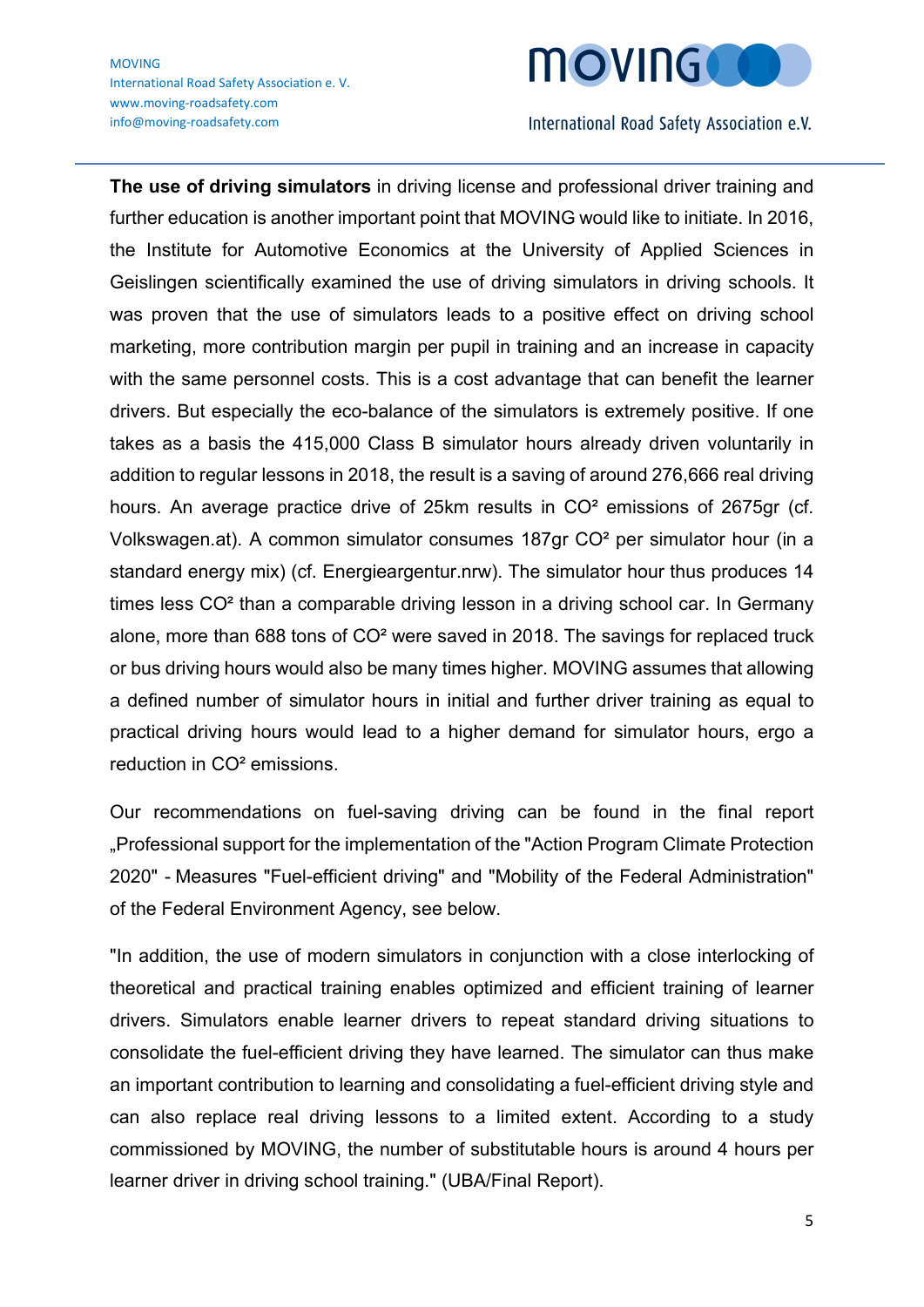

MOVING supports the introduction of simulators in driving training for the different categories of driving licenses. In our opinion the preferential usage of simulators over a real training vehicle might help to reduce fuel emissions.

Within the framework of further education/ lifelong learning, driving schools can also play an important role. In a Communication from the EU Commission (2001/678), lifelong learning is defined as: "all learning undertaken throughout life for the purpose of improving knowledge, skills and competence, and within a personal, civic, social or employment-related perspective" (European Commission Lifelong Learning). Learning or acquiring knowledge and skills does not end with obtaining a driving license. Regardless of age, driving license holders should regularly inform themselves about changes in road traffic law, the introduction of new assistance systems or climatefriendly technologies or driving styles, among other things. Buyers of new cars in Germany, i.e. potential electric vehicle customers, are on average 52.7 years old (T-Online). Instruction by the car salesman is usually only rudimentary, because his responsibility ends as soon as the vehicle leaves the yard. In addition to the rather unfamiliar handling of automatic vehicles, various new assistance systems are also a challenge that should not be neglected. Here, driving schools can support new car buyers before the purchase and after the purchase.

As MOVING we are willing to contribute to achieve carbon neutral in road transport and mobility by 2045 in Germany and 2050 in the whole Europe. Our members want to do their part and they fully support the aims of the Green Deal. However, addressing the challenges ahead of us, we consider that the way to achieve carbon neutrality is a joint responsibility. In our field, and in our opinion, it will represent the necessity of a holistic education and training approach based on electric mobility, eco-drive, use of simulators and lifelong learning.